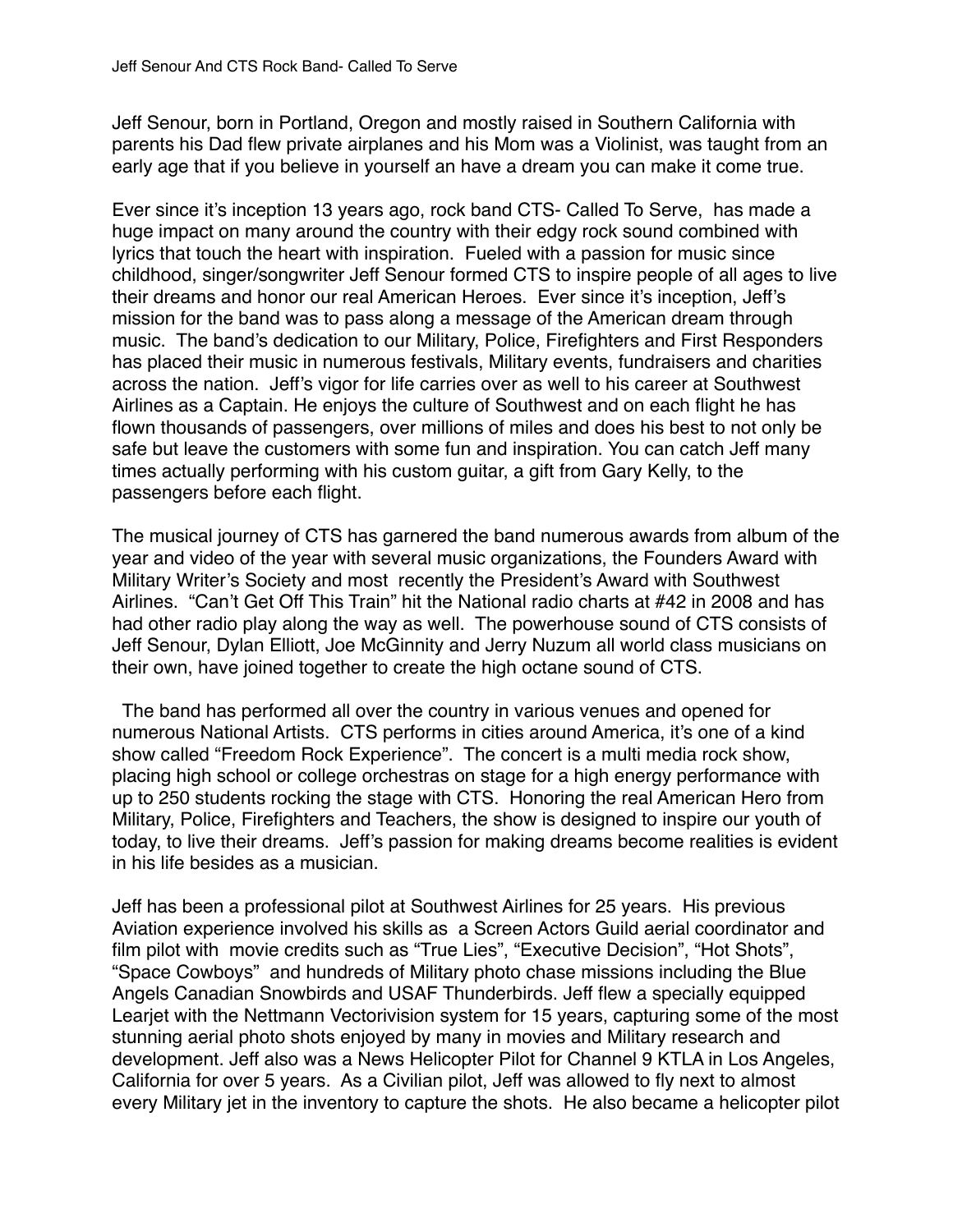and flew for Channel 9 News in Los Angeles for many years. Jeff says the music of CTS is the melodic story of his life and that we can all achieve great things in life if we try and believe in ourselves. To date Jeff has logged over 27,000 hours in the air and has fueled the inspiration of the music he writes.

CTS has performed for many well known organizations such as Medal Of Honor, Hispanic Medal Of Honor Society, Legacy Of Valor, Pentagon, Snowball Express honoring our widows and children who have lost a loved one in Military Service, Patriot Guard Riders, Operation Homefront, American Fallen Warrior Memorial Foundation, Defense Intelligence Agency, World Trade Memorial, Families Raising Hope and more.

The CTS band consists of amazing talent of Joe McGinnity on Drums, Jerry Nuzum on Bass, Vocals and Keyboards and Dylan Elliott on Lead Guitar. The high octane sound of CTS is amazing live with the powerhouse team the band mates. In 2013, CTS was featured at the acclaimed NAMM Music Convention on the main stage with over 100 students from Esperanza and Yorba Linda High Schools. In 2015 Jeff was awarded the President's Award with Southwest Airlines for his committment to honoring our Veterans and inspiring our youth through his music. Recently CTS performed on the USS Midway celebrating the birthday of the oldest Pearl Harbor Survivor, Ray Chavez. At 105 years old, Ray enjoyed a full blown rock performance from CTS.

Recently, CTS teamed up with Top Fuel Drag racer Doug Herbert, with their release of "Quarter Mile". Inspired by 7 time land speed record holder Valerie Thompson, the CTS song, available on Itunes, is donating proceeds of downloads, to B.R.A.K.E.S, a national driving school started by Doug Herbert after losing 2 teenage sons in an automobile accident. The music of CTS has also been in several movies including recently the single "Way Back Home", in "Searching For Home", a documentary about Soldiers returning from War and their struggle to aclimate back into family life.

Soon to come a new reality TV series called "Reach For The Sky" starring Emmy Actor Jack Scalia and Pilot by day Rocker by night Jeff Senour as the duo goes to towns across America helping Veterans and First Responders. Each episode will finish with a CTS rock concert in those towns.

Check out the band on their website at: [www.ctsmusic.com](http://www.ctsmusic.com) [www.reverbnation.com/jeffsenourandcts](http://www.reverbnation.com/jeffsenourandcts) EPK: [www.artistecard.com/ctsfreedomrock](http://www.artistecard.com/ctsfreedomrock)

Awards:

President's Award - Southwest Airlines Founders Award - Military Writers Society Best Music Video - "You Won't Be Forgotten" - Military Writers Society